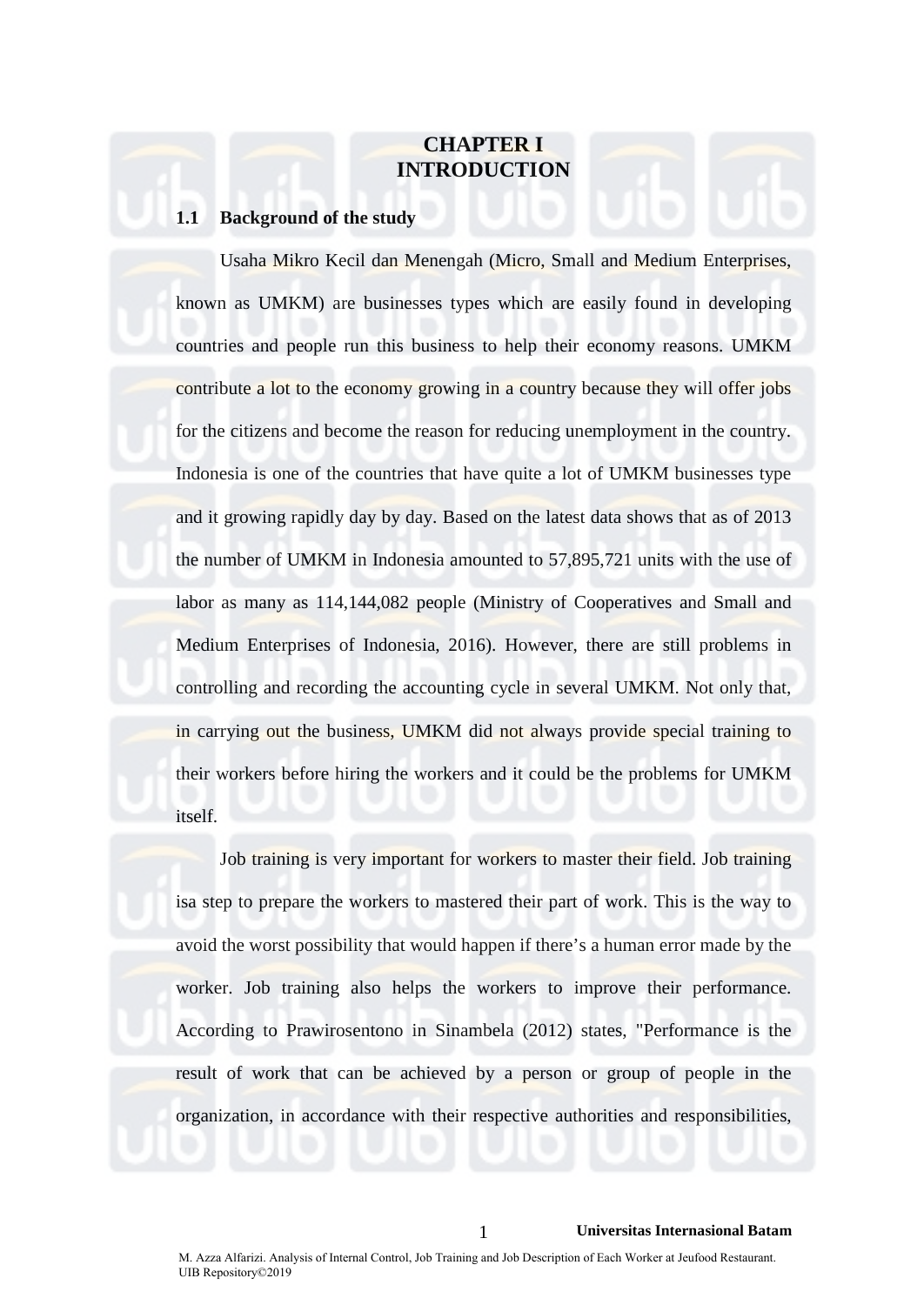in order to achieve the objectives of the organization in question, not violating the law and in accordance with morals and ethics."

Job Description is a collection of information about work or outlines regarding what obligations, responsibilities, and authorities are held and must be carried out by workers. Also, Job Description explains the procedures for carrying out these tasks to achieve organizational goals effectively and efficiently. "The job description is the result of job analysis as a series of activities or processes to gather and process information about work" (Rivai, 2009). The job description states the duties and responsibilities of a job. It says "what is done, why it is done, and where it is done, and briefly how to do it" (Jackson, 2001).

Good Job training and Job description can also help UMKM in carrying out internal controls. Internal control in a business can help business owners reduce fraud.The objectives of internal control are including to maintain the security of the wealth of business owners, checking data reliability, increasing the efficiency of operational activities, and increasing compliance with company policies. For that reason, good control is needed to help develop more effective businesses (Bimantara, Handayani & Dwiatmanto, 2017).

Refers to that background, the author gives the title of this practical work report as**"Analysis of Internal Control, Job Training and the clear Job Description of each worker at Jeufood Restaurant."**

### **1.2 Project Scope**

The author decides JEUFOOD RESTAURANT as the research object. The company still has not implemented the internal control system of their workers properly. It might cause several problems in running this business. The scope of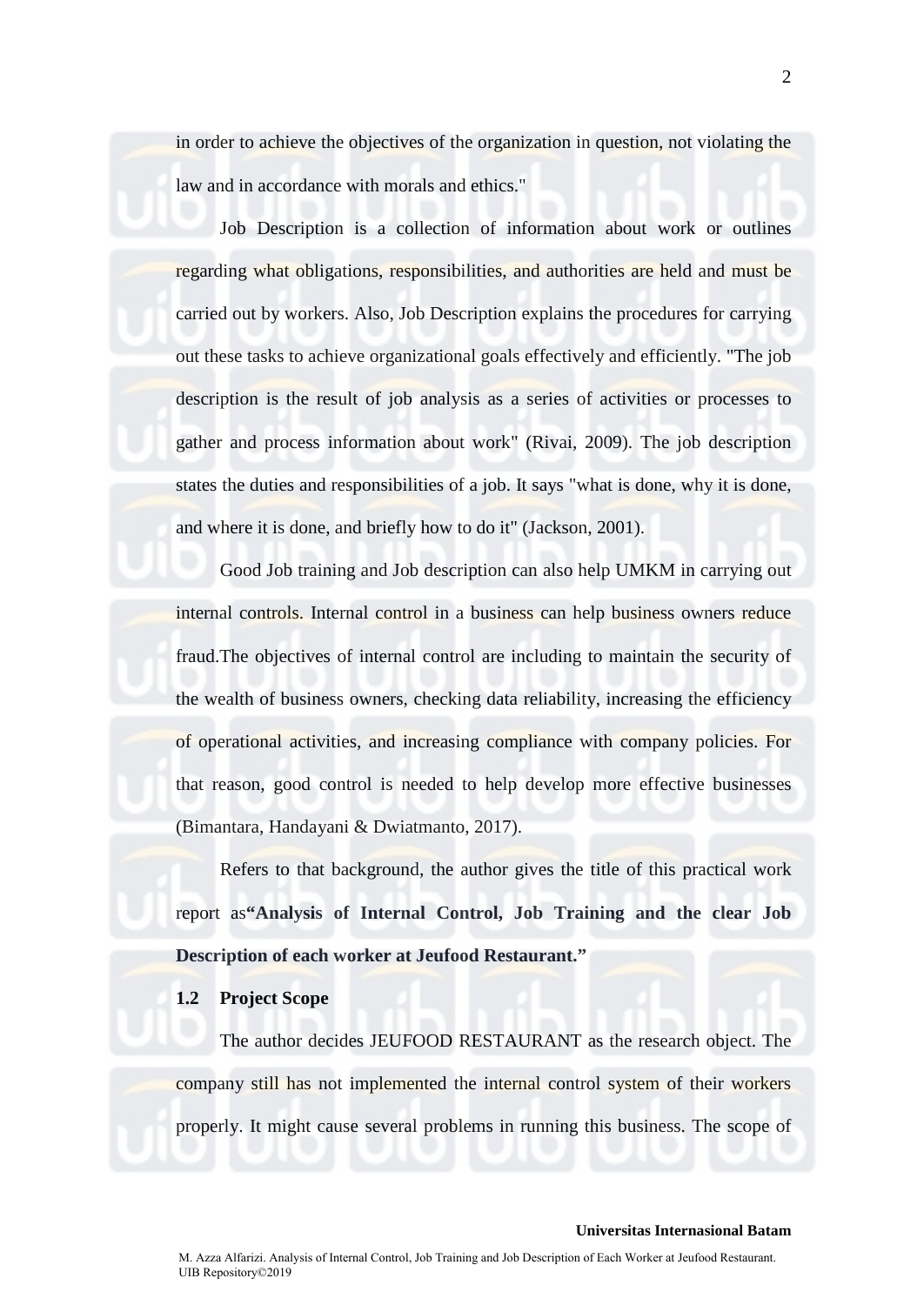the discussion in this study includes the analysis of implemented internal control system, job training and the clear job description for workers which is by existing regulations.

# **1.3 Project Objectives**

This project has a purpose to help the companies in the company's inventory control systems analysis, presenting the efficient method for workers to work well at JEUFOOD Restaurant. For the result to present of job training method and good job description of worker and have the efficient internal controls.

# **1.4 Project Outcomes**

This project has a output to advising the JEUFOOD Restaurant operational activities. This activity is expected to provide results to find out why JEUFOOD Restaurant workers cannot work well and need more time to understand their job description. With this project, it is also expected to provide restaurant owners with knowledge about the importance of job training of workers before running a business. The process of retrieving data for analysis includes information from the own experience of author and information from other workers.

### **1.5 Project Contributions**

# a. For Business

For companies, this practical work will help business owners to increase knowledge about the importance of good management of workers in their business. As well as the importance of job training and the clear of a job description for workers to make it easier to find out how well the company's

performance.

b. For Academic

#### **Universitas Internasional Batam**

3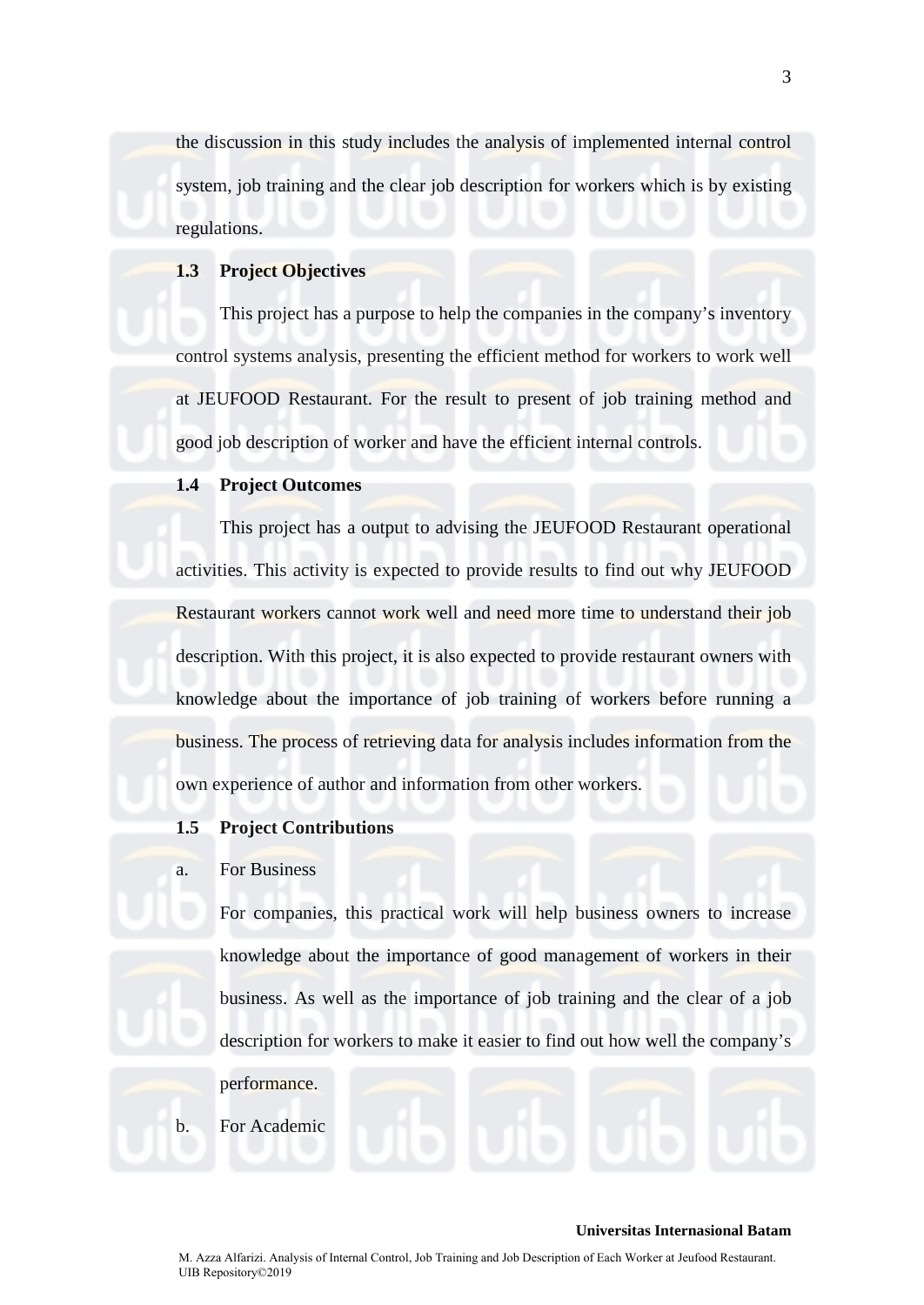For academic, this practical work can is expected to be a reference material for further researchers who will examine the internal control system and the importance of good management of workers.

# **1.6 Methodology**

This project has 2 methods, namely observation, and interview. The author has done the observation and interview to get information about JEUFOOD Restaurant business activities.

# **1.7 Implementation schedule and Practical Work Plan**

Iimplementation schedule of the author's practical work is on Monday to Friday starting from 07:20 to 09:10 a.m KST and 5:30 to 7:00 p.m. KST. This practical work starts on March 4th, 2019 and ends on March 29th, 2019.

### **1.8 Writings Systematics**

This systematic discussion aims to provide a description of the contents and discussion of each chapter. The discussion of this study consists of five chapters

as follows:

### CHAPTER I INTRODUCTION

A brief description of the background of the study, project objectives, project outcomes, project scope, project contributions, methodology and writing systematics are included in this chapter.

# CHAPTER II LITERATURE REVIEW

A literature review of the previous research results and relating theories with the research and a description of the framework for the approach are included in this chapter.